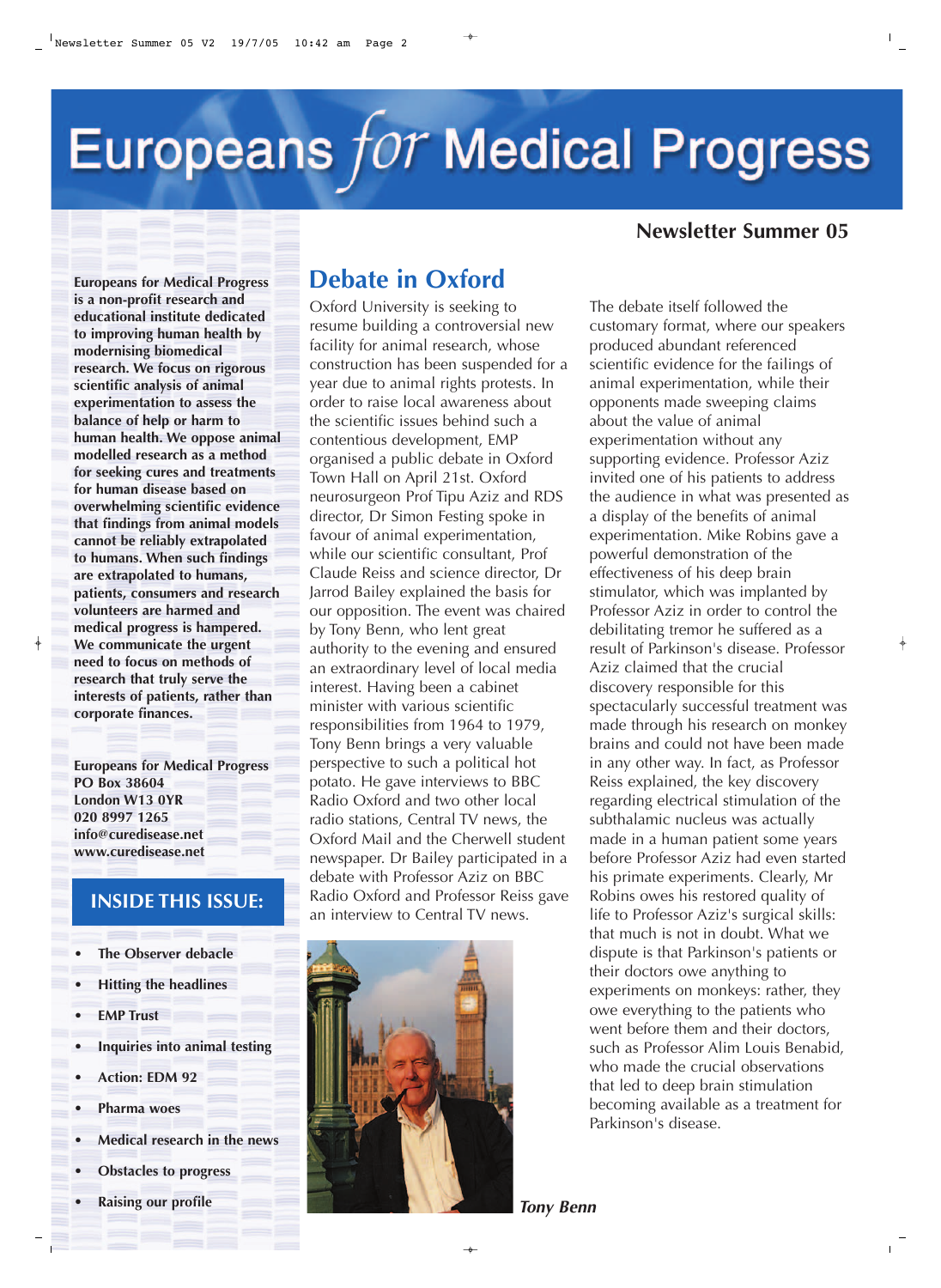# **The Observer debacle**

Almost a month after the debate in Oxford, The Observer published an account of it, written by their senior science editor Robin McKie, which was a complete fabrication. Both Tipu Aziz and Simon Festing were interviewed for the article, which claimed that Mike Robins was terrified as he was "shouted down by hundreds of animal rights activists baying for his blood." Mr McKie was not present at the debate but decided, nevertheless, to print these extraordinary claims without even bothering to check the facts with the organisers. He did attempt to corroborate the story with Tony Benn, who assured him that the version of events he described bore no resemblance to the truth whatsoever - and then printed the story regardless! McKie's article is a slur on both Tony Benn as chair and on EMP as organisers of the debate: of course, neither party would have allowed such a situation to occur. Fortunately, EMP had recorded the entire proceedings and was able to show the Observer how Mike Robins was actually heard in silence and given a polite round of applause by the audience, in a manner as far removed from McKie's fictional version of events as it is possible to be. The Observer admits their phone was "ringing off its cradle with complaints" and that "letters and emails from those at the debate poured in" - yet their response was restricted to printing one short, edited letter the following Sunday. It was not until EMP had persuaded the Readers' Editor to watch the video that the Observer acknowledged their story was inaccurate and unbalanced. We were pleased by this admission but disappointed to be refused an article by way of reparation. We were assured that the Observer's coverage of this issue will be more balanced in future: we certainly look forward to that! McKie's article has already had damaging repercussions: it has been quoted as fact in other newspapers and it has been cited in public fora to support the claim that opponents of animal experimentation are so unreasonable that it is impossible to have a civilised discussion with them.

This episode highlights a serious problem with the media and their lack of independence on this important issue. It shows that the media wield enormous power to shape public perceptions; that their impartiality is open to doubt and that their accountability leaves much to be desired. It also throws into sharp relief the integrity of advocates of animal experimentation and begs the question that if they have such little regard for the truth in one instance, how far can they be believed in defence of their very raison d'être?

#### **Hitting the Headlines**

BBC 2 followed up the Observer story on their Weekend 24 programme, which included a live interview with Tony Benn. The presenter tried valiantly to keep the focus on ethical issues and animal rights activism but Tony Benn made a powerful case for a scientific evaluation of the issue, pointing out that that was the very purpose of EMP's debate. This was a rare and refreshing occasion in the mainstream media, as was an article published on 4th March in the Financial Times by Robert Matthews, visiting reader in science at Aston University, which concluded; "What is clear is that, given the paucity of systematic evidence, it is not necessary to be a placard-waving protestor to harbour doubts about the validity of animal testing." Such sentiments are conspicuous by their rarity in a media which has been almost universally blinded by the "animal activists v scientists" smokescreen. The Ecologist is a notable exception: their May issue carried a four page article (available on our website) by EMP director, Kathy Archibald entitled "Animal testing: science or fiction" with the introduction; "Given that prescription medicines are the fourth biggest killer in the western world, why hasn't the effectiveness of drug safety testing on animals been subjected to greater scrutiny?" In July, Central TV aired a half-hour current affairs programme devoted to the issue of animal experimentation. Dr Bailey was one of the participants in the studio debate. After the programme, viewers were asked to phone in and vote on the question: "Should we carry out scientific experiments on animals?" 85% voted no.

#### **Europeans for Medical Progress Trust**

We are delighted to announce the formation of our charitable wing: Europeans for Medical Progress Trust, whose remit is education and research. This is a truly historic development: the Trust is the only charity in the UK working to expose the human health hazards of animal experimentation. There are charities doing excellent work to develop and promote non-animal methods of medical research, such as the Humane Research Trust, Dr Hadwen Trust for Humane Research and FRAME (Fund for the Replacement of Animals in Medical Experiments). EMP Trust is unique in that our primary focus is to evaluate scientifically the validity of animal experimentation. UK charity law dictates that all charitable purposes must benefit the public. Historically, animal experiments have been perceived as benefiting the public and it has therefore been difficult for any charitable body to challenge that view. However, we believe there is now sufficient evidence to enable us to make a fundamental challenge to that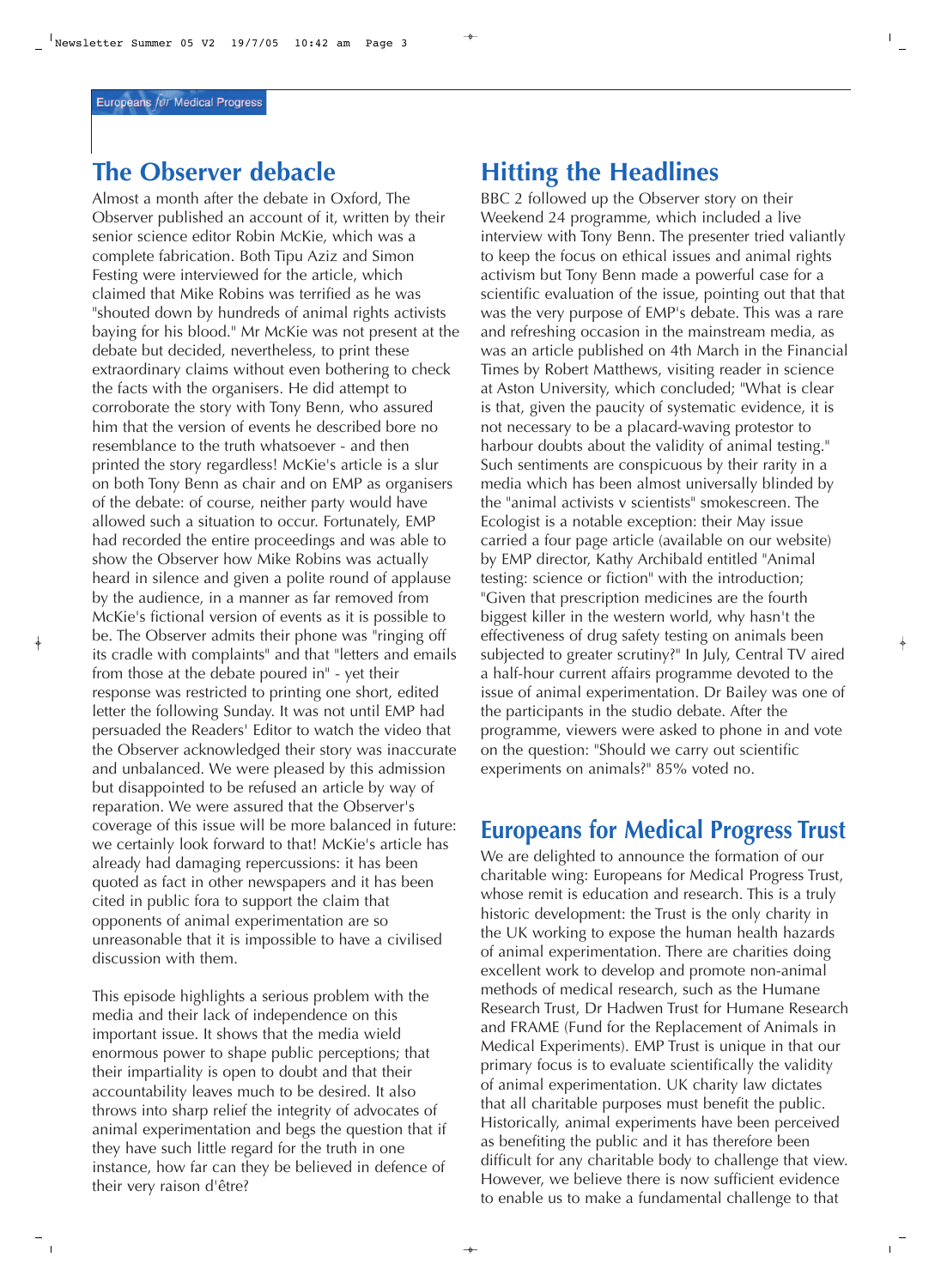position, for the benefit of the public.

An end to the use of animals in medical research will never be achieved while people believe that animal research may lead to cures for cancer, Alzheimer's or Parkinson's disease. Only by appraising the scientific processes that lead to successful innovations, can we determine which methods are responsible for medical advances. Our goal is to speed medical progress by directing it towards the most productive avenues, which invariably means human-based research. As an independent group of scientists, we are uniquely placed to influence the allocation of medical research funding, which is currently directed largely towards animal studies. A donation to EMP Trust can help to influence the future direction of medical research, towards strategies that are more likely to result in effective treatments or cures for a multitude of human diseases.

We are very honoured that Tony Benn, Mat Fraser (www.matfraser.com) and Dr Caroline Lucas MEP are lending their valuable support as patrons of the charity. The Trust shares the same website as EMP and is able to accept Gift Aid donations and also donations by credit or debit card online. The Trust spends no money on overheads or staff, so every penny donated is used for our vital educational work.



*Dr. Caroline Lucas MEP*



#### **Inquiries into animal testing**

The Nuffield Council on Bioethics published a report in May on "the ethics of research involving animals" (available at www.nuffieldbioethics.org). The report followed an 18 month inquiry, to which we submitted both written and oral evidence. We welcome the report, which made some excellent recommendations: in particular that "it would be desirable to undertake further systematic reviews and meta-analyses to evaluate more fully the predictability and transferability of animal models." We could not agree more. However, the main focus of the report was ethical rather than scientific. We agree with the Working Party that "separation of scientific and ethical questions is essential if greater clarity is to be achieved in the debate about animal research." It is our ambition to move the debate from the ethical to the scientific arena, to address the crucial question: does animal testing help medicine or hinder it? This question is so rarely addressed and when it is, the media seem determined to misrepresent this vital human health issue as an "anti-science-animal-rightsextremism" caricature.

An inquiry into the use of non-human primates in biological and medical research is currently being conducted by the Academy of Medical Sciences, the Medical Research Council, the Royal Society and the Wellcome Trust. We have submitted evidence jointly with Antidote-Europe (www.antidote-europe.org) which can be seen on our website. We await the report, due in spring 2006, with interest and with reservation, as all four of the commissioning bodies have been outspoken in their defence of both nonhuman primate research and animal experimentation in general. EMP believes it is crucial that any assessment of the scientific merit of animal experimentation is undertaken by fully independent and impartial individuals and institutions, and is not distracted by the associated highly-charged ethical issues.

#### **Action: Early Day Motion 92**

Mike Hancock MP has re-launched EDM "Animal testing of drugs" on our behalf, after EDM 385 was curtailed by the election. EDM 92 will remain open until late November 2006, which gives us a great opportunity to amass significant parliamentary support for it. The Government is reluctant to sanction any scientific evaluation of animal testing but large numbers of signatories to EDM 92 will make it much harder for them to resist. Please encourage your MP to

*Mat Fraser*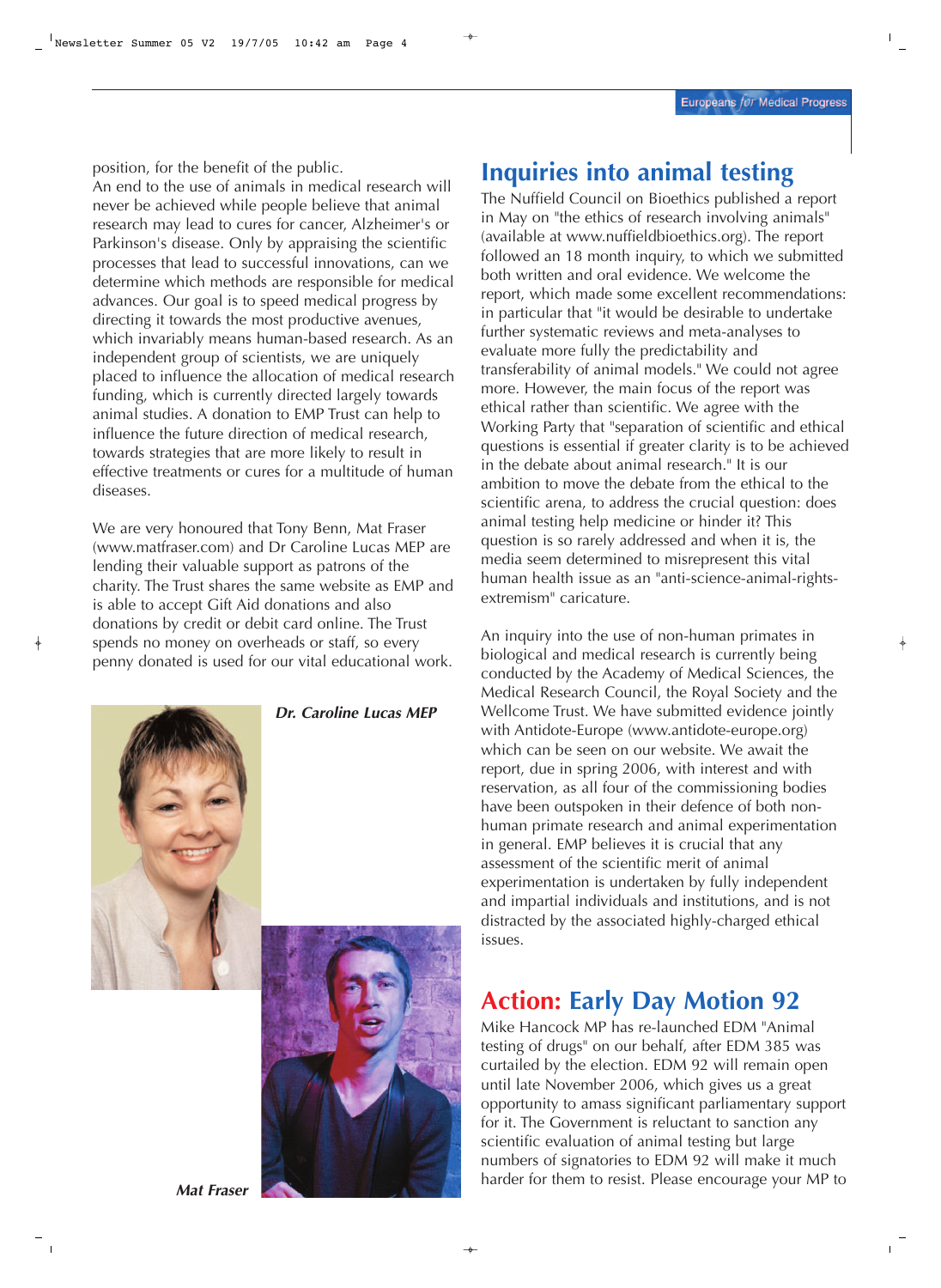sign EDM 92, pointing out that a scientific evaluation of animal testing will make an important contribution towards safeguarding human health and safety. Please do not mention animal welfare as it will detract from the issue of public health and safety. Every MP has received a briefing from us, setting out several compelling reasons to assess the efficacy of animal tests, as itemised on our website at www.curedisease.net/news/050525.shtml. You can find the name of your MP at www.locata.co.uk/commons or the House of Commons information line 020 7219 4247. The address is House of Commons, Westminster, London, SW1A 0A*A.*

EDM 92 reads: *"That this House, in common with Europeans for Medical Progress, expresses its concerns regarding the safeguarding of public health through data obtained from laboratory animals, particularly in light of large numbers of serious and fatal adverse drug reactions that were not predicted by animal studies; is concerned that the Government has not commissioned or evaluated any formal research on the efficacy of animal experiments, and has no plans to do so; and, in common with 83 per cent. of general practitioners in a recent survey, calls upon the Government to facilitate an independent and transparent scientific evaluation of the use of animals as surrogate humans in drug safety testing and medical research."*

We have produced a new flyer (enclosed) making the case for EDM 92 and the scientific evaluation it calls for. Please contact us to order as many copies as you are able to distribute: maybe your local library, health food shop or GP surgery would display them for you. We also have a petition to gather support for an independent scientific evaluation of animal testing please print a copy from our website or request a copy from us by post. You can also add your support on our website.

### **Thanks to all our supporters**

We are very grateful to all our supporters for your invaluable financial contributions - we simply could not exist without you!

We are especially grateful to Terry Stewart for walking 104 miles from Scarborough to Chesterfield, finishing on Easter Sunday, in order to raise money for EMP and other organizations opposed to animal experimentation. Terry suffers from adenomatosis polyposis coli - a rare genetic condition that has

necessitated the removal of his large colon along with a lifelong programme of screening and removal of recurrent intestinal polyps. Terry is keen to stress that animal experimentation has contributed nothing to knowledge of his disease, nor indeed could it. Clinical investigation is the only route to progress and we hope that the recent identification of the genetic fault will lead to successful treatments in the future.



*Terry Stewart - almost there!*

Our sincere thanks go to Terry and Anna for their tremendous efforts and to everyone who sponsored Terry: you raised almost £1,200 for EMP, which is a magnificent help to us.

## **Animal testing puts unborn children at risk of birth defects**

It is very difficult to achieve publication in peerreviewed scientific literature when one challenges the animal model paradigm. We are therefore particularly pleased that a study of 40 years of birth defect research conducted by Dr Bailey has been published in the May issue of the peer-reviewed research journal Biogenic Amines. The paper is available on our website. The report, "The Future of Teratology is In Vitro", shows that many common drugs and household chemicals have been certified as safe for humans on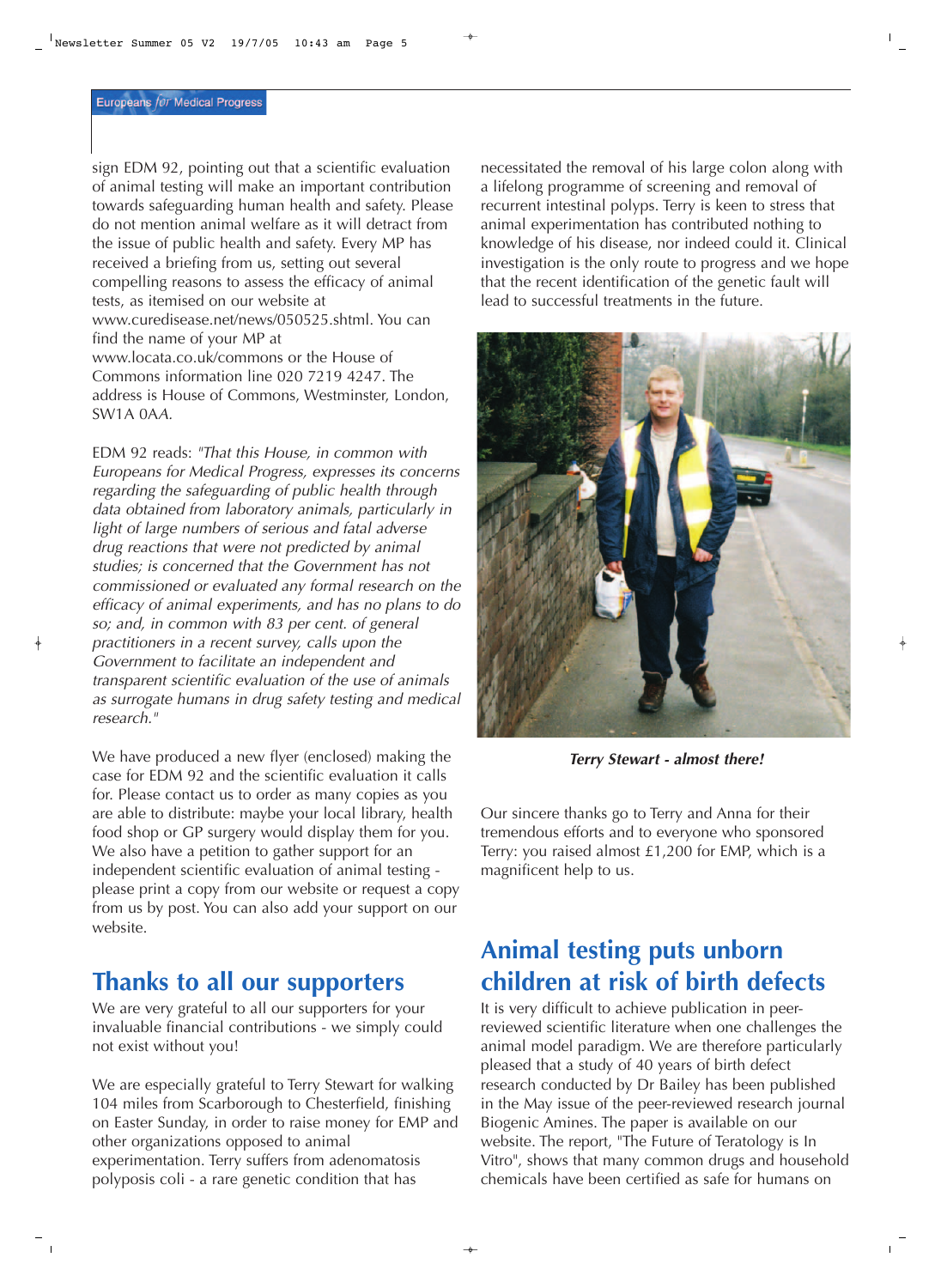the basis of animal tests that are accurate little more than half the time. For decades scientists have been involved in a futile search for the "holy grail" of animal models - a species, or even a combination of species, that would reliably predict teratogenicity in humans. It is now clear that the answer does not lie in animal tests, but in in vitro tests using cells grown in the laboratory, which are cheaper, easier, more reliable and more predictive. Every year we delay the adoption of new, superior methods in place of discredited animal tests brings us that much closer to another tragedy like thalidomide.

## **Pharmaceutical industry woes**

Our detractors often accuse us of being 'anti-pharma' but nothing could be further from the truth. We fully acknowledge the pharmaceutical industry's vital role in society and support their endeavours to discover new drugs that will improve the quality of life of millions of people. However, we are not alone in our criticism of some of their practices, which are reminiscent of the behaviour of tobacco companies in seeking to promote their product at all costs and using any tactics to suppress negative information or evidence of risks to consumers.

The past year has seen an unprecedented onslaught on big pharma in the press, berating them for withholding unflattering evidence from clinical trials; for unethical and improper advertising and marketing practices, including ghost-writing articles in medical journals; for exaggerating drugs' benefits and concealing their risks; for manufacturing lucrative me-too drugs instead of searching for cures to less financially rewarding diseases; for defrauding the NHS of hundreds of millions of pounds by price-fixing cartels and so on. A spate of critical books has recently been published, including "On the Take: How Medicine's Complicity with Big Business Can Endanger Your Health" by Dr Jerome Kassirer, former editor-in-chief of the New England Journal of Medicine, and "The Truth About the Drug Companies: How They Deceive Us and What to Do About It" By Marcia Angell, another former editor in chief of The New England Journal of Medicine and senior lecturer at Harvard Medical School. Dr Angell writes; "The pharmaceutical industry is primarily a marketing machine to sell drugs of dubious benefit . . . [and] uses its wealth and power to co-opt every institution that might stand in its way, including the US Congress, the Food and Drugs Administration (FDA), academic medical centres, and the medical profession itself...Once upon a time, drug companies promoted

drugs to treat diseases - now it is often the opposite. They promote diseases to fit their drugs."

The problems, and the criticism, are mounting on both sides of the Atlantic. In April, the House of Commons Health Select Committee published a report on their inquiry into "The Influence of the Pharmaceutical Industry". MPs on the Committee admitted they were "horrified" by evidence presented to them of drug companies routinely bribing senior doctors not to publish damaging studies and acting in ways that put profits before public health. They concluded that people are being prescribed too many drugs, before their adverse effects are properly identified. They recommended that there should be a public inquiry whenever a drug is withdrawn due to adverse effects, to determine whether adequate testing took place before marketing. A US poll, reported in the British Medical Journal, shows that the proportion of respondents saying they have a positive attitude towards the pharmaceutical industry fell from 79% in 1997 to 44% in 2004 - a bigger drop than for any other industry. 70% of Americans now believe drug companies put profits ahead of people. In recent years, the top ten most profitable companies have included five European giants - GlaxoSmithKline, AstraZeneca, Novartis, Roche, and Aventis, which are all members of the industry's trade association, the misleadingly named Pharmaceutical Research and Manufacturers of America (PhRMA). The pharmaceutical industry is the single most powerful lobbying group on Capitol Hill - employing over 1,000 lobbyists (more than half of them former government officials) and outspending even the oil and banking industries.

# **EMP finds drug discovery conferences revealing**

The drug companies are smarting from all their bad press, as Dr Bailey discovered when he attended several pharmaceutical industry conferences earlier this year. Drug Discovery Technology 2005, held in London, was a major international industry gathering. Regulators at the event lamented the decrease in new drug applications over the past ten years, despite increased spending on research and development. Less than a tenth of new drugs were considered to be 'innovative,' meaning that over 90% are re-hashed variations of previous treatments, often with little or no improvement. Reasons postulated for this included the fact, in the words of the FDA, "We're using 20th century tools to develop 21st century medicines."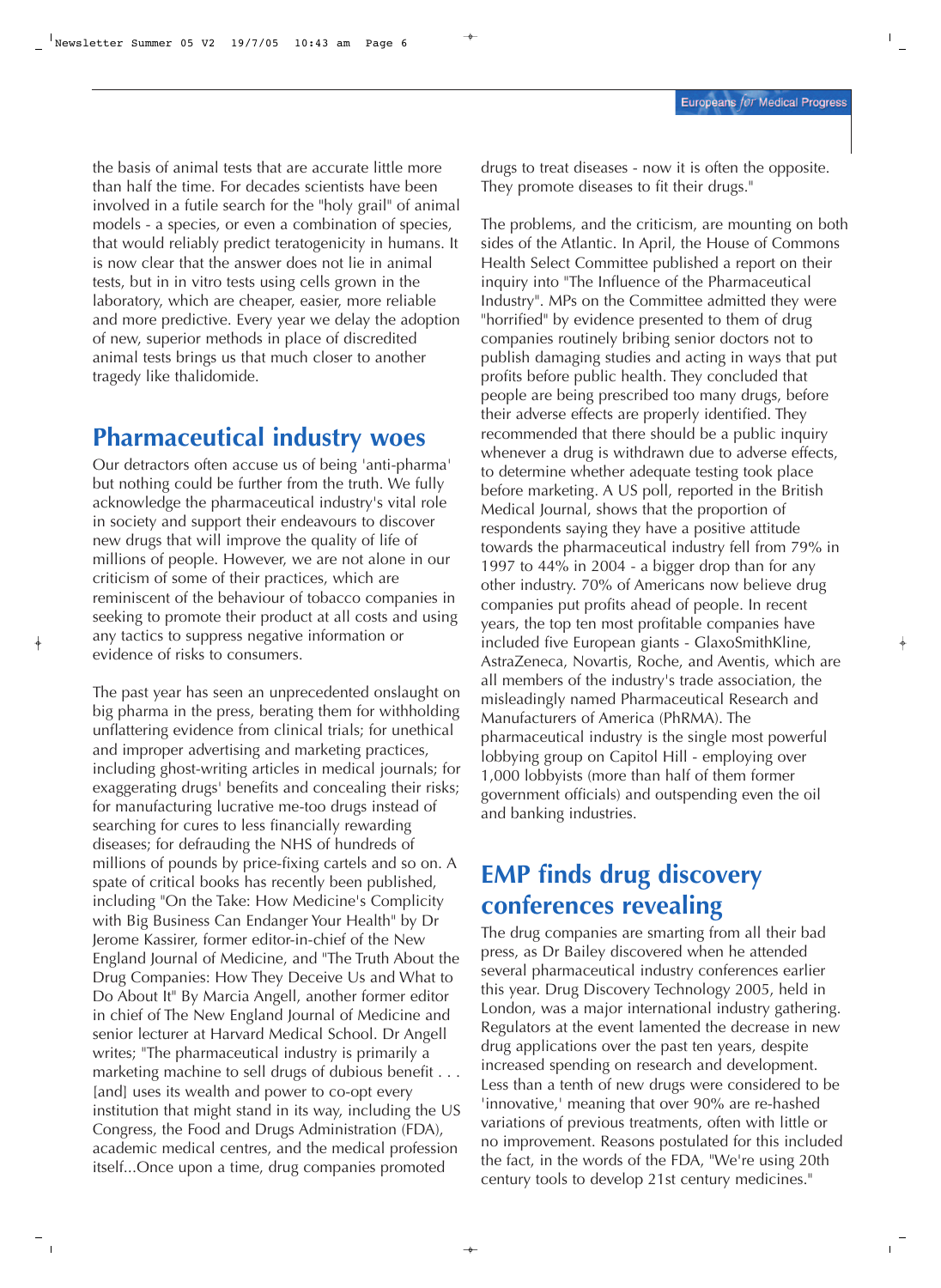Exactly! And those outdated tools that result in over 90% of drugs failing when first tested in people in clinical trials? Animal tests, of course. The answer to these problems, according to the US and European regulators, lies where we have been saying it lies all along: using cutting edge methods to derive more predictive information on efficacy, toxicity and dosing of new drugs; more intelligently designed clinical trials and better monitoring of new drugs after they reach the market. In fact, the FDA is seeking to apply gene-based methods of drug evaluation as outlined in their recent "Critical Path" (Innovation or Stagnation) white paper. This approach is projected to cut drug development times from 15 years to five, saving nearly \$500 billion. Reducing adverse drug reactions could save the health care system and consumers up to \$100 billion a year, according to a report by the Cambridge Health Institute. Adverse drug reactions are currently growing more than twice as fast as the number of prescriptions - and the FDA cautions that the actual number is likely to be between 10 and 100 times greater because of underreporting.

Drug company executives at the event bristled at the regulators' suggestions that they weren't in the business of curing diseases; they felt affronted that their industry was perceived as 'greedy'; they complained that they couldn't get a fair hearing in some medical journals and in the media; and they strongly denied the common accusation that the regulators are 'in the pocket' of the industry. Indeed, there was a general consensus that the industry was over-regulated! The evidence for this was, bizarrely, centred around the biggest drug disaster ever - the Cox-2 inhibitors, in particular Vioxx. The industry opined that the regulators had concerned themselves only with the risks posed by the drugs, and not assessed the risk/benefit ratio. The industry accused the regulators of adopting the precautionary principle too zealously. One astonishing example of this, cited by Dr Robert Ruffalo, President of R&D at Wyeth Pharmaceuticals, involved an application to market a flu vaccine in Japan that had already been in use in the US for years. The Japanese regulators shunned data from 30 million human beings, citing genetic differences between Japanese and North Americans, and insisted on a raft of experiments in monkeys to assess the safety of the drug for the Japanese population.

Encouragingly, though, there is evidence of change for the better. Companies are starting to reap the benefits of adopting new technologies that have more relevance to humans than animal models. The next

challenge is to help the companies, and the regulators, to realise that animal data has no place alongside these technologies. Many industry scientists privately acknowledge this, as Dr Bailey found in conversations with many leading conference delegates, yet animal studies are still central to the drug development process. It is imperative to translate this unspoken acceptance into changes in regulatory requirements and thus in industry practices.

Merck (the company responsible for Vioxx) is running a \$20 million campaign, with the slogan "Merck where patients come first" in an attempt to repair its damaged reputation. EMP would suggest that the best way for the industry to restore its reputation is to implement practices to ensure its products are safe and effective - and that does not include testing on animals. We concur with Marcia Angell's comment that "Despite all its excesses, this is an important industry that should be saved - mainly from itself."

# **Medical research in the news: animal studies continue to confound and impede progress**

Below is a selection of recent news reports of futile research which serves only to consume vast amounts of taxpayers' money, with no prospect of benefits for patients.

March saw the trumpeting of a pill proclaimed to add 30 years to human life expectancy. An Aberdeen professor has been given almost half a million pounds to further his work showing that thyroxine extends the lives of mice by 25%. High levels of thyroxine in humans are known to cause heart disease and osteoporosis. As one London-based expert in endocrinology commented, "This is an example of research being extrapolated on the basis that a mouse represents the best model for a man. It doesn't. Mice have a different metabolism to humans."

American researchers have revealed that vitamin C can counteract some of the harmful effects of smoking on unborn monkeys, and wonder if this may hold true for humans. Another team has shown that rats are more susceptible to pneumonia when exposed to cigarettes and alcohol. Decades of human observation are clearly considered less instructive than experiments in other species.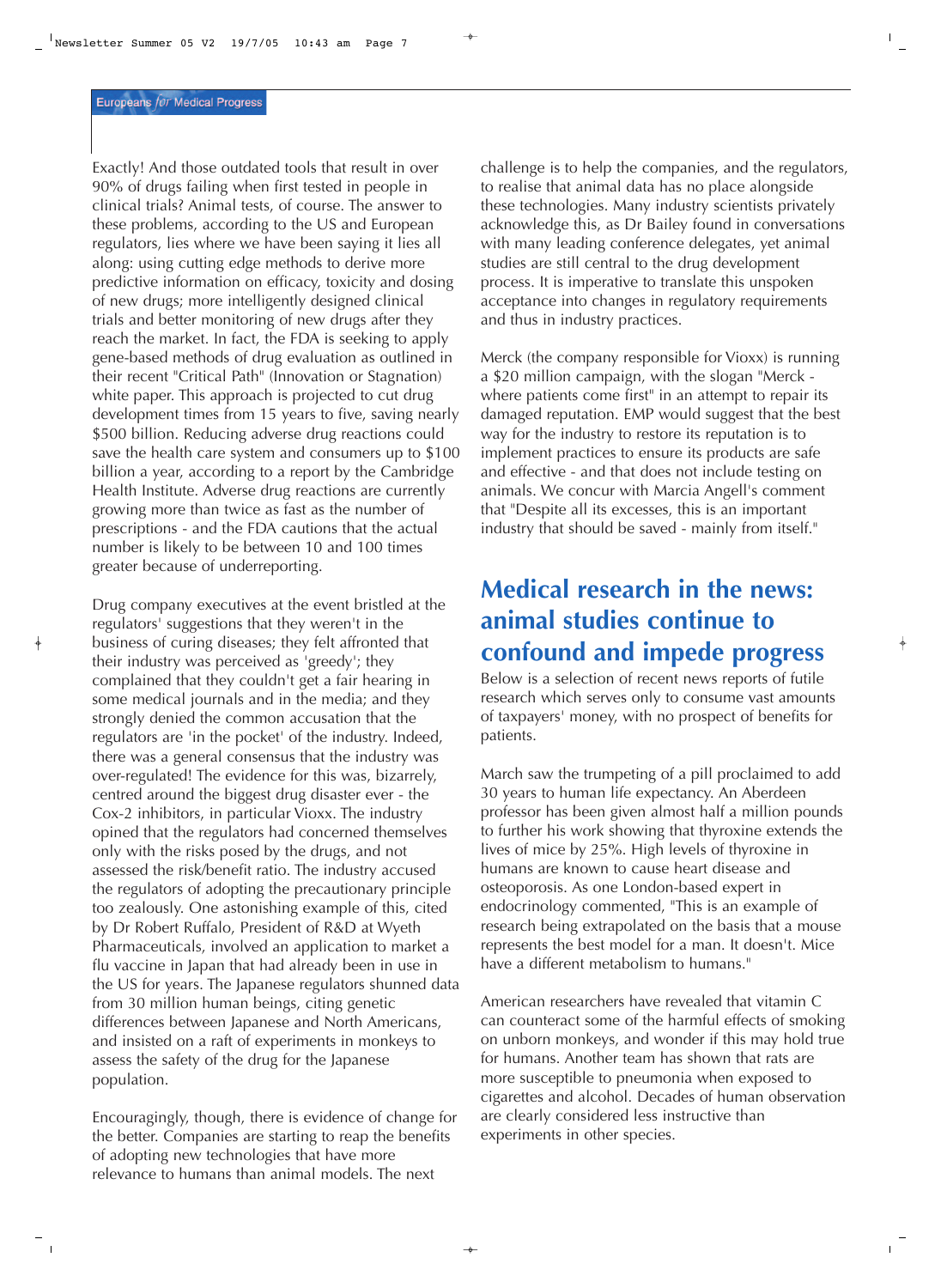Alarm was raised that chemicals found in oral contraceptives and food containers can cause prostate problems in male offspring, based on experiments in mice. As Dr Bailey's paper on birth defects makes plain, the implications of this study for humans are meaningless. This view was shared by a specialist who commented, "The study is on mice and the findings cannot be extrapolated to humans. The mouse is not a good model for the human in this case. During pregnancy, women produce a lot of oestrogen so babies are exposed to this naturally. This does not happen in mice."

Researchers have shown that rats whose grandmothers had a poor diet are at risk of obesity and type 2 diabetes. Conversely, new human epidemiological research has shown that childhood factors such as birth weight are nowhere near as important as obesity in adulthood as a risk factor for type 2 diabetes. A comparison of diabetes research in the mouse with subsequent human clinical trials demonstrated that discrepancies between mice and humans have been responsible for the failure of many potential diabetes drugs.

Studies in mice have shown that alcohol can encourage new brain cells to grow. Conversely, CT scans of the brains of human volunteers have revealed that alcohol causes their brains to shrink: more quickly in women than men.

Dr Alexander Kamb, Global Head of the Oncology Disease Area at the Novartis Institutes for Biomedical Research, wrote in the February issue of Nature Reviews Drug Discovery; "Given that many of these investigational anticancer drugs eventually fail, the animal models on which clinical trials are predicated must at best be limited in power, and at worst wildly inaccurate."

# **Meanwhile, human specific methods make real progress**

More than 300 genes involved in hypertension (high blood pressure) have been identified by a team in Finland. "These discoveries open up a new chapter in the development of predictive tests and much improved therapeutics for hypertension", said Professor Jukka Salonen, Jurilab's chief scientific officer. "We have also shown that human studies are relevant and cannot be replaced by animal models."

By studying human populations, scientists have discovered that Herceptin, a drug known to be effective against certain types of breast cancer, may also prove useful against bladder cancer. A protein called HER2 (which is the target of the drug) is known to be especially abundant in many women with breast cancer, and the screening of a population of bladder cancer patients showed this to be the case in this type of cancer too. Then, by combining traditional chemotherapy with Herceptin, the researchers found that these patients were much more responsive to treatment.

In vitro work with human cells has shown that a harmless virus carried with no ill-effects by most people kills several types of human cancer cells, while leaving healthy cells alone. Researchers at Penn State College of Medicine in the US found that the virus, called AAV2, killed cervical, breast, prostate and squamous cancer cells within days in the lab, while leaving non-cancerous cells unaffected.

Brain research stands to benefit greatly from a supercomputer that is being programmed to simulate the human brain, in one of the most ambitious research initiatives ever undertaken in the field of neuroscience. This should have far reaching effects on research into psychiatric disorders, for example.

A rigorous test of the potential of microdosing has shown it to be one of 21st century drug development tools called for by the FDA in their Critical Path white paper. According to Professor Colin Garner, CEO of Xceleron, "this is the result for which everyone in drug development has been waiting." Based on the principle that "the best model for man is man", microdosing allows miniscule amounts of a new drug (less than 1/100th of a 'normal' dose) to be traced through the human body in real-time, revealing aspects of safety and efficacy sufficient to allow it to progress into clinical trials. The method has been given a seal of approval from the drug regulatory agencies in both Europe and the US. With the advent of microdosing, safety tests in animals look more redundant than ever.